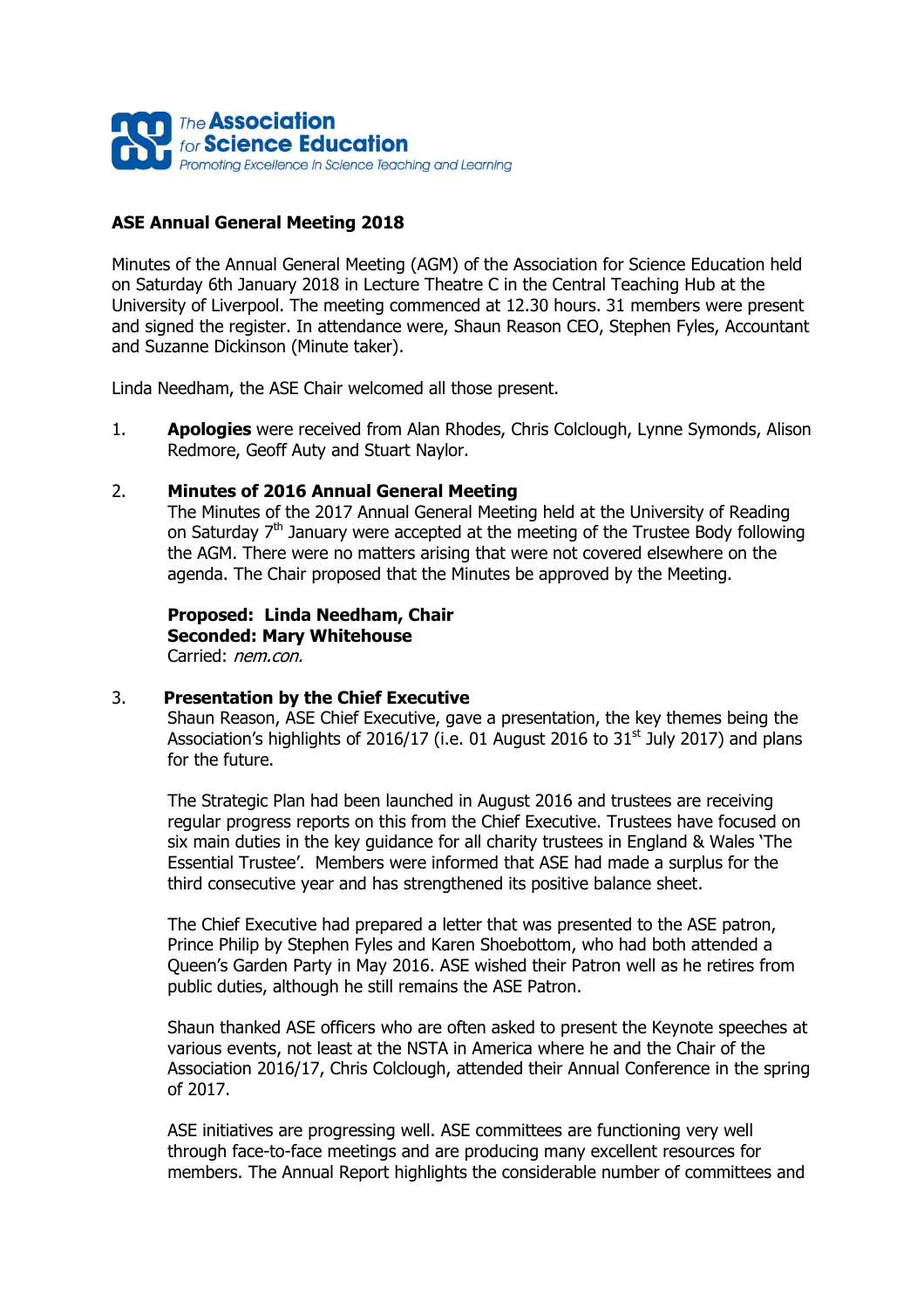specialist groups and it is also encouraging to see so many regional events and Teachmeets taking place throughout the year. Shaun thanked these volunteers and recognised their commitment and time given.

Having made a surplus for the third consecutive year, money is now being invested to further support members. Shaun confirmed that future plans included a new ASE website, which would be more user friendly for all electronic devices, a new accounting package for HQ and a new Customer Relationship Management (CRM) system to improve security and communication with members. The investment would save ASE money in the long term as annual IT costs will reduce. Trustees had approved this investment following a due diligence exercise. Trustees also, after much deliberation, had agreed to purchase Millgate House Education; this was already producing a profit.

#### 4. **Annual Report of the Trustee Body**

The Chair referred to the circulated Annual Report and commended it to the Meeting. It had been produced to compliment the ASE Strategic Plan and it clearly showed how ASE was moving forward.

## **Proposed: Richard Needham Seconded: Colin Yates**

Carried: nem.con

#### 5. **Annual Statement of Accounts 2016/2017**

The Honorary Treasurer, Roger McCune, presented the Annual Statement of Accounts and highlighted the following:

He drew attention to the close monitoring of the financial situation by the CEO and his excellent team, in particular Stephen Fyles, the ASE accountant. Trustees receive detailed and accurate updates on the finances of ASE and felt able to challenge all financial decisions until they had a clear understanding.

Reserves were still fairly good at £235,498 (as at  $31<sup>st</sup>$  July 2017). Investment was being made this year and he emphasised that trustees cannot be complacent, particularly with respect to income. Membership is still a concern.

When opening the floor to questions, Roger assured members that Trustees had challenged the investment in the CRM-Website Project and also the acquisition of Millgate Education. It was confirmed that cost of keeping on one member of the Millgate staff was being financed by the Millgate profits.

It was asked why membership figures had not been published here. Members were told by the Chief Executive that, as of the end of December, membership was around 6,800 and that the figures are reported in the full Annual Report that is sent to the Charity Commission; they will be available on the ASE website. To confirm, as at 31st July 2017, the membership was:

- $\bullet$  UK Members others than those listed below = 3,091
- $\bullet$  UK Technician Members = 848
- UK Primary Members = 1505
- Overseas Members = 390
- UK Trainee Teachers = 432
- $\bullet$  UK 3year members = 261
- **Total Members = 6,527**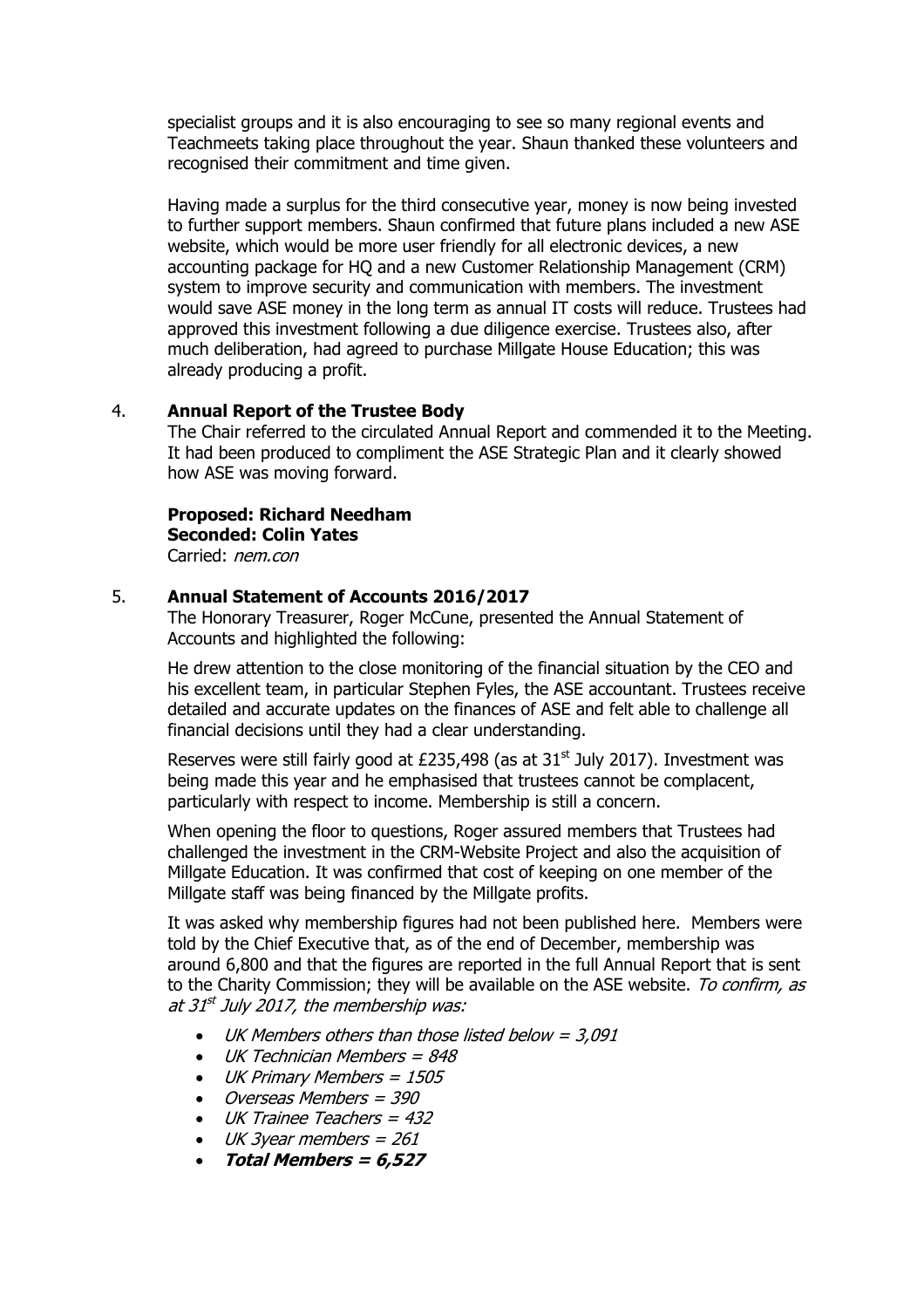It was proposed that the Meeting approve the Annual Statement of Accounts 2016/2017.

#### **Proposed: Peter Borrows Seconded: John Lawrence** Carried: nem.con.

## 6. **To elect the Auditors**

The Auditors had provided costs for the next 3 years and the meeting was asked to approve their appointment. It was proposed, seconded and agreed that H.W. Fisher & Co. are appointed to be Auditors for next 3 years.

#### **Proposed: Richard Needham Seconded: Pete Robinson** Carried: nem con.

#### 7. **Report of the Quality and Audit (Q&A) Committee**

Dennis Sutton, newly appointed Chair of Q & A, thanked Graham Kingsley, previous Chair for his role on the Committee.

Dennis referred to his tabled Report and explained briefly that Q & A felt all decisions reached by the Trustees were carried out professionally and transparently. The Education Group was now performing well and Sue Flanagan from Q & A now attended the meetings. He confirmed that Q & A would monitor the implementation of the new HQ systems and Millgate House Education. The Meeting was asked to approve the Report.

## **Proposed: Roger McCune Seconded: Phil Ramsden**

Carried: nem.con.

#### 8. **To vote on proposed changes to the Rules of the Association Terminology changes**

"Trustee Body" substituted for "Council" "Education Group" substituted for "Assembly".

#### **Other substitutions and changes:**

- **Para 16.** Final paragraph " and a representative of the Quality and Audit Committee " has been added
- **Para 23b.** "Special Interest Group" has been inserted
- **Para 28d** Replaced "sent to" with "made available to".
- **Para 29.** The agenda has been updated to match current practice.
- **Para 23c** All committees, working groups and special interest groups shall keep within their terms of reference and shall not publish anything purporting to be Association policy without the prior approval of the Trustee Body. Added "or their approved representative".
- **Para 47d** Added "This register includes Registered Scientists, Chartered Science Teachers and Registered Science Technicians.
- Para 47e. Modified to "The Trustee Body shall agree and safeguard standards for admission to the Chartered Science Teacher, Registered Scientist and Registered Technician registers.